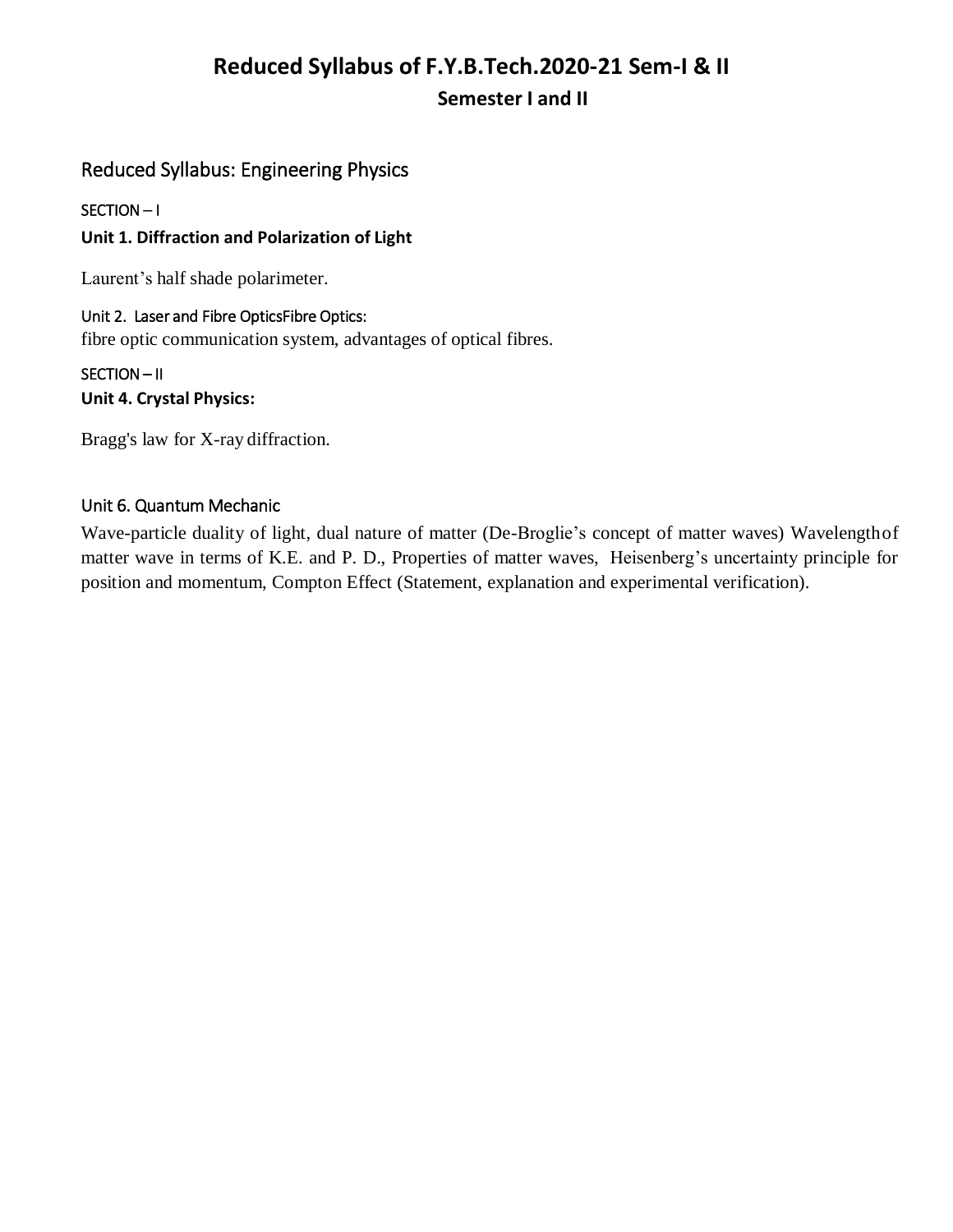# **Reduced Syllabus: Engineering Mathematics-I**

# Unit 5: Expansion of Functions and Indeterminate forms

- 1. Maclaurin's theorem
- 2. Standard expansions
- 3. Taylor's theorem
- 4. Indeterminate forms and L' Hospital's rule

# Unit 6: Partial Differentiation

- 4. Euler's theorem on homogeneous function of two variables
- 5. Jacobian and its Properties .
- 6. Maxima and Minima of functions of two variable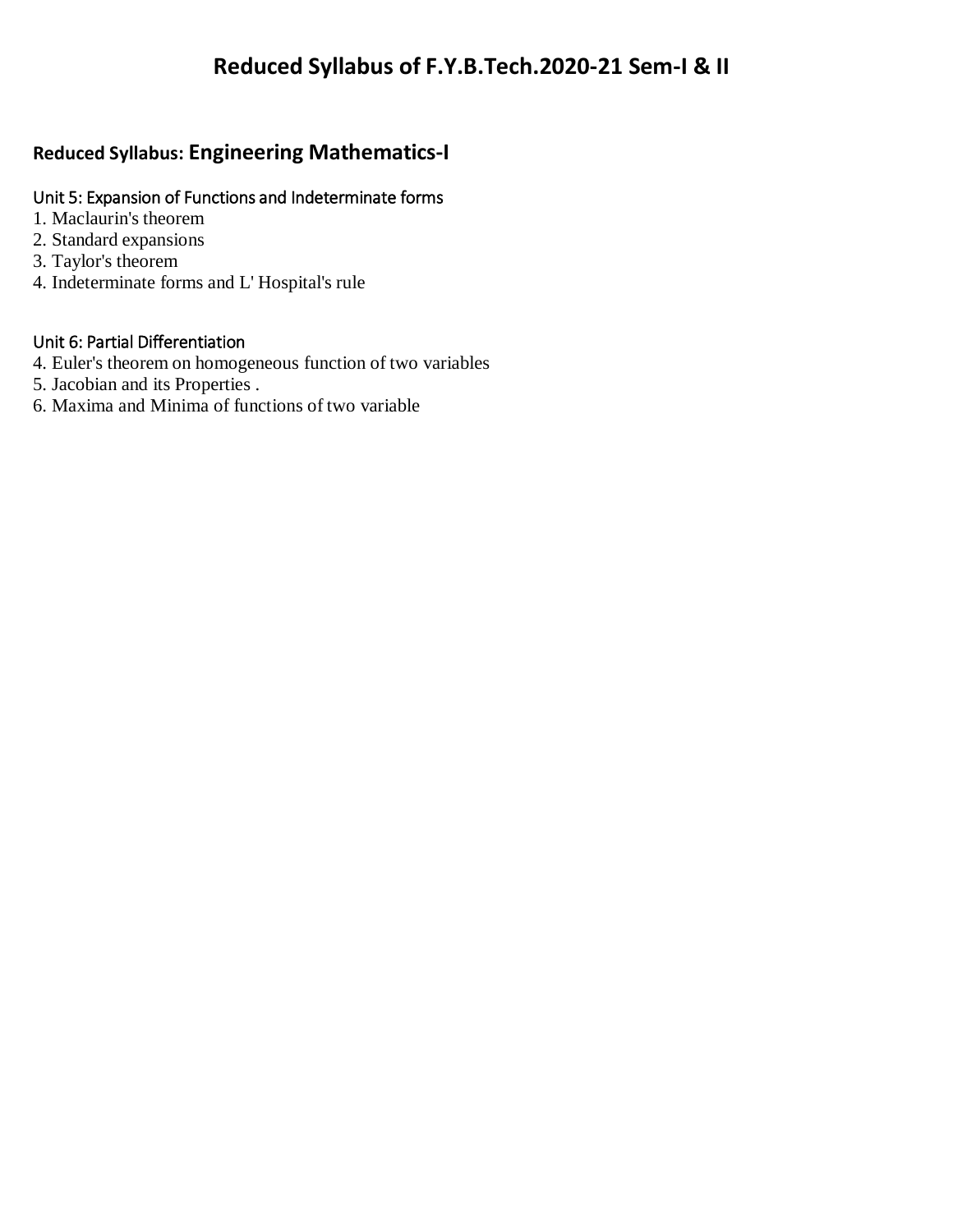# **Reduced Syllabus of F.Y.B.Tech.2020-21 Sem-I & II**

# **Reduced Syllabus: Engineering Chemistry**

### **Section -I**

### Unit 2: Instrumental methods of chemical analysis

Introduction, advantages and disadvantages of instrumental methods----- **A) Spectrometry:** Introduction, Laws of spectrometry (Lamberts and Beer-Lambert's law),Single beamspectrophotometer (schematic, working and applications).

**B) Chromatography:** Introduction, types, gas-liquid chromatography (GLC), basic principle,instrumentation and applications.

### Unit 3: Advanced materials

**C) Composite materials:** Introduction, Composition, properties and uses of

fiber reinforced plastics(FRP) and glass reinforced plastic (GRP).

### SECTION II

#### **Unit 6: Metallic materials & Green Chemistry**

**B) Green Chemistry:** Definition, Twelve principles of Green Chemistry.

**--------------------------------------------------------------------------------------------------------------------------------------**

# **Reduced Syllabus: Engineering Mathematics-II**

# **Section-I Unit 2: Applications of Ordinary Differential Equations of First Order and First Degree**

1.Applications to Orthogonal trajectories (Cartesian and Polar equations)

2. Applications to Simple Electrical Circuits

3. Newton's law of cooling

#### **Section -II**

## **Unit 6: Multiple Integration and its applications:**

- 3. Change into Polar Coordinates
- 4. Area enclosed by plane curves
- 5. Mass of a plane lamina

## ----------------------------------------------------------------------------------------------------------------

## **Reduced Syllabus : Basic Electrical Engineering**

#### **SECTION- I**

Unit 3: Single phase AC Circuits: Significance of power factor.

#### **SECTION- II**

Unit 5: Earthing and lamps: Single line diagram of electrical systems.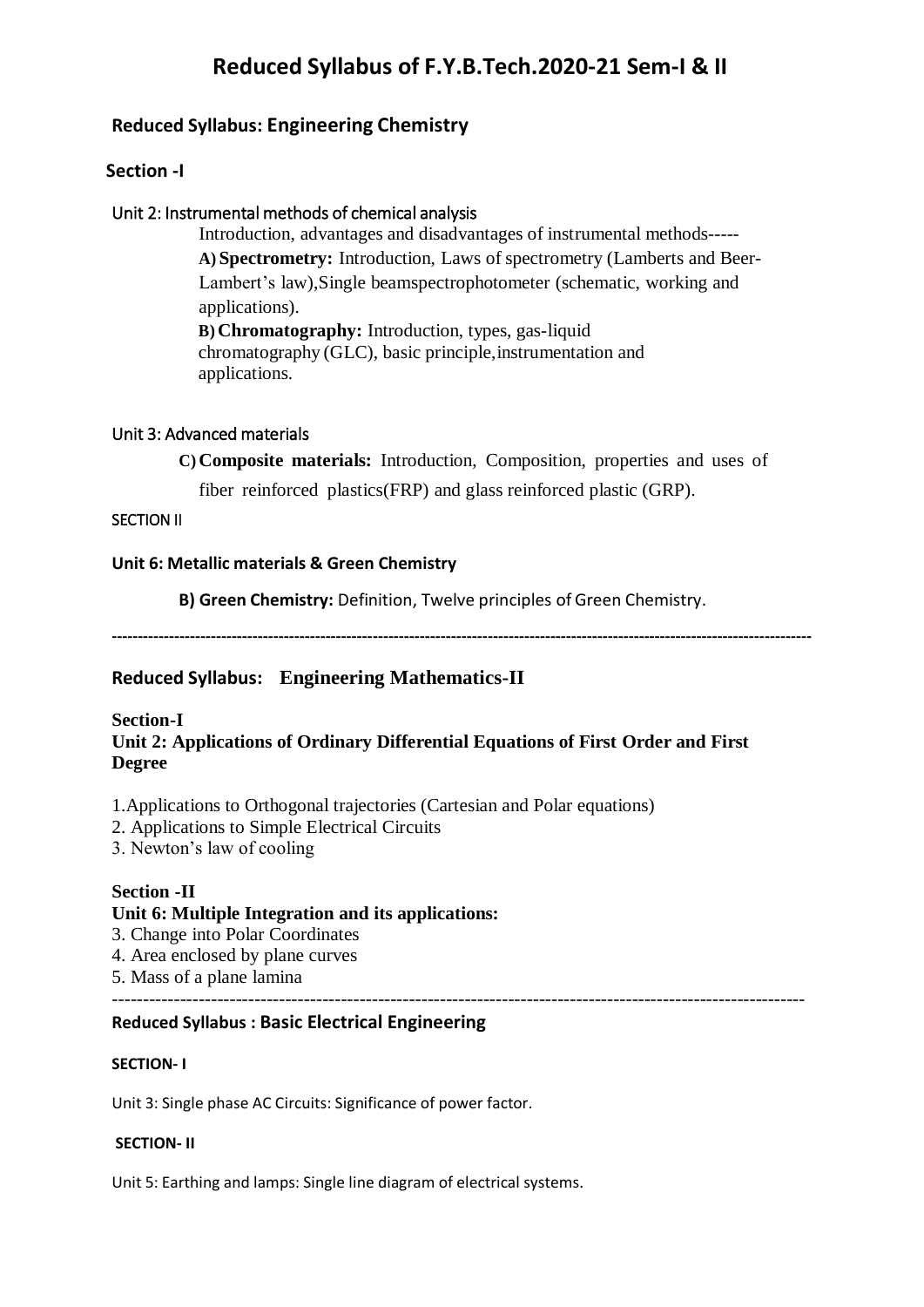# **Reduced Syllabus of F.Y.B.Tech.2020-21 Sem-I & II**

Unit 6: Single phase Transformer: Construction, operating principle, Types, emf equation, Ratios of voltage and current, operation on no load and with load, power losses, efficiency, voltage regulation, applications. (Numerical Treatment on E.M.F Equations &Transformer losses and Efficiency)

**--------------------------------------------------------------------------------------------------------------------------------------**

## **Reduced Syllabus : Applied Mechanics**

### **SECTION II**

Unit 4: Kinetics of Linear:- Introduction to Kinematics of Linear motion (no numerical on kinematics), Kinetics of linear motion, Newton's Laws, D'Alembert's Principle, Work- Energy Principle, Impulse Momentum Principal

Unit 5: Kinetics of Circular Motion:- Introduction to Kinematics of Circular motion (no numerical on kinematics)

---------------------------------------------------------------------------------------------------------------------------

## **Reduced Syllabus : Basic Civil Engineering**

#### **SECTION- I**

Unit 3: Building Materials and Design:- Use and properties of the following materials Concrete ingredients and grades, plain and reinforced cement concrete and ready mix concrete, bricks, steel, timber, roofing materials etc.

#### **SECTION -II**

Unit 6: Introduction to Transportation, Environmental and Irrigation Engineering:- Components of rigid and flexible pavement, components of railway track (Broad Gauge) Components of water supply scheme (flow diagram), Necessity of Irrigation, Types of Dams (Earthen and Gravity Dam)

**--------------------------------------------------------------------------------------------------------------------------------------**

## **Reduced Syllabus- Basic Mechanical Engineering**

#### **Unit 5: Mechanical Power Transmission and Energy conversion devices**

Type of Belt and belt drives, chain drive, Types of gears and gear Trains, (Numerical Treatment on belt drive), Construction, working and applications of centrifugal Pump, Reciprocating compressor and Peloton wheel Turbine.

#### **Unit 6: Manufacturing Processes**

Metal Joining Processes – Arc welding, soldering and brazing and their application

**------------------------------------------------------------------------------------------------------------------------------------**